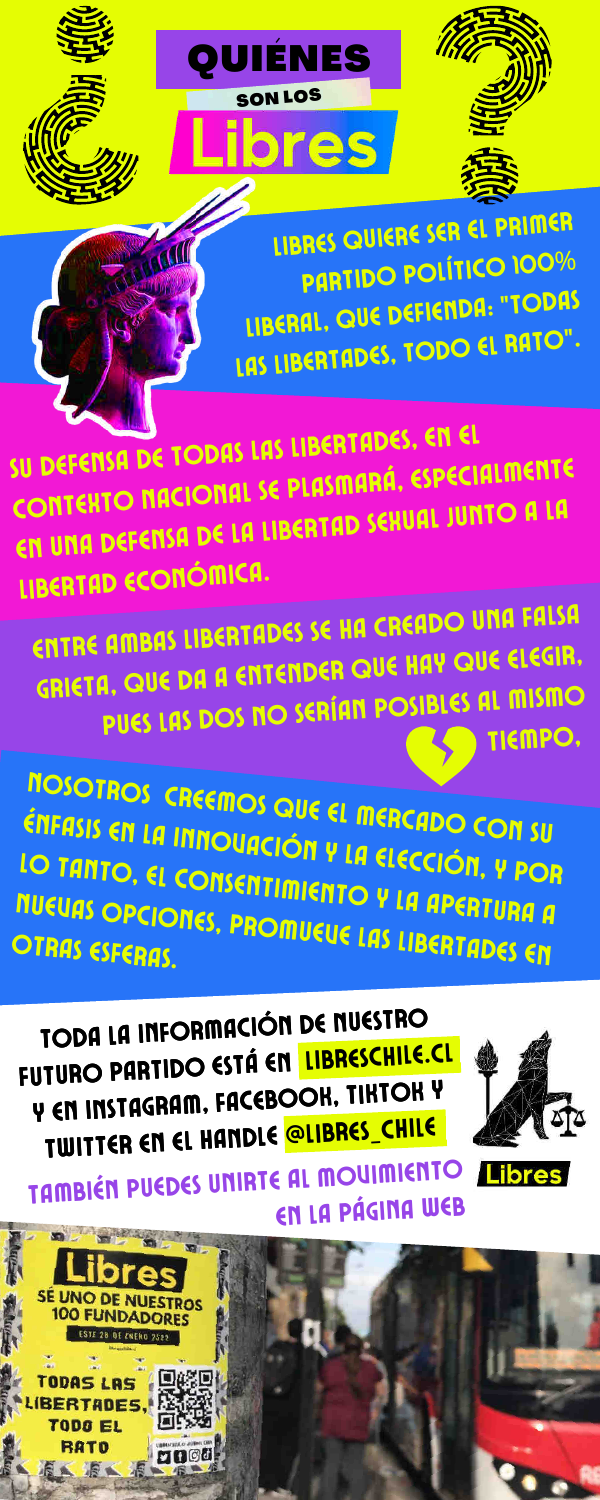

**NE NOSOTROS, PUEDES** Ven a fundarnos y SIMPATIZAS CON NOSOTROS, PUEDES **Dichnance NOWER THENES** process here. P SIIIIPHITENS SIGUIÉNDONOS EN REDES SOCIALES, Y COMPARTIENDO Y COMENTANDO, LAS INICIAT CONTENIDOS QUE TE GUSTEN. SI ERES INDEPENDIENTE

TODOS Y TODAS HAS CORRER LA VOZ SOBRE LIBRES, QUEREMOS VIVIR EN LIBERTAD, SIN QUE NADIE SE META EN NUESTRAS CAMAS NI EN NUESTROS BOLSILLOS.



¿QUÉ PUEDES HACER AHORA MISMO? ÚNETE A LIBRES